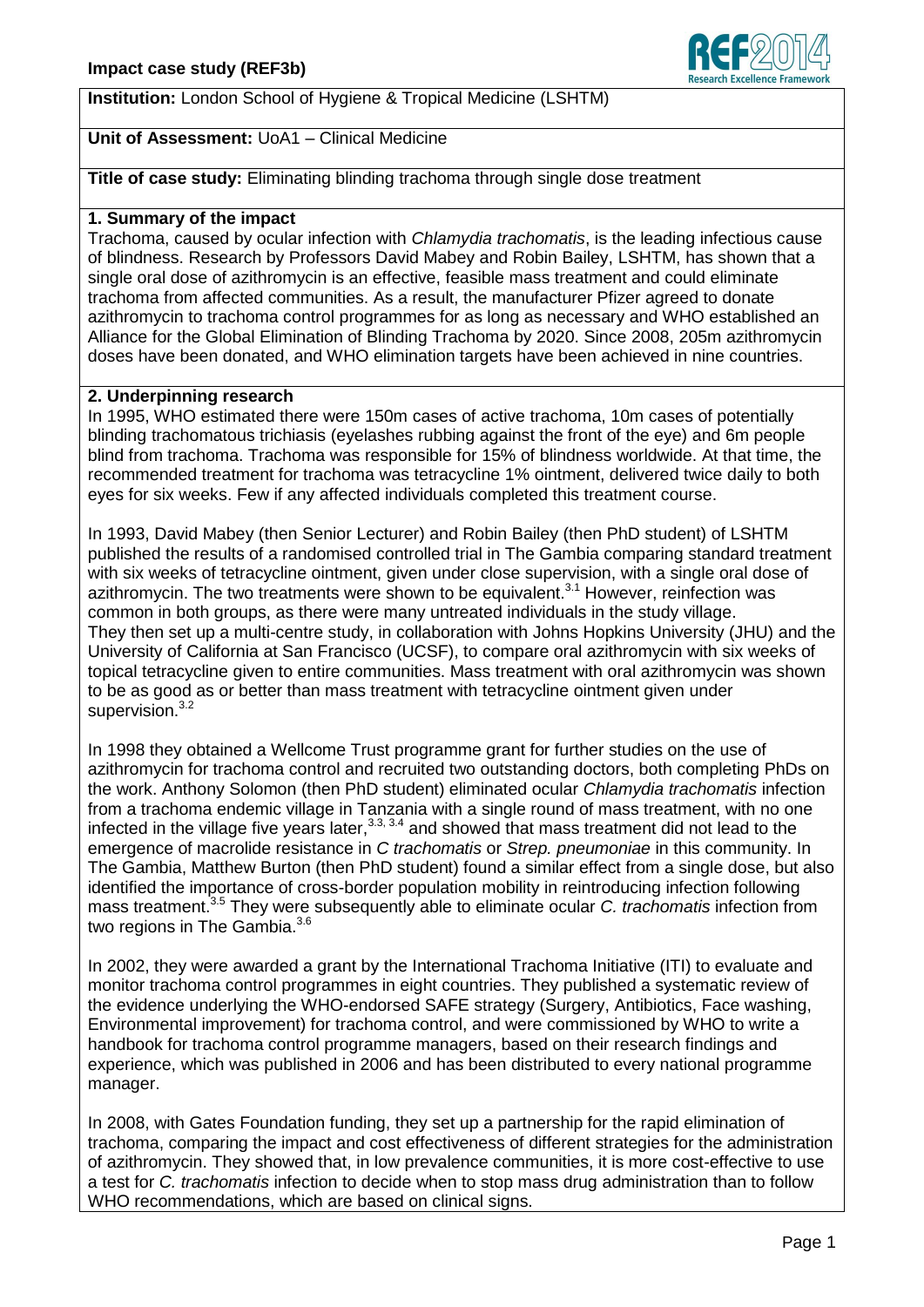

# **3. References to the research**

3.1 Bailey, RL, Arullendran, P, Mabey, DCW and Whittle, HC (1993) Randomised controlled trial of single-dose azithromycin in treatment of trachoma, *Lancet*, 342(8869): 453–456, doi:10.1016/0140-6736(93)91591-9. Citation count: 134

3.2 Schachter, J, West, SK, Mabey, David, Dawson, CR, Bobo, L, Bailey, R, Vitale, S, Quinn, TC, Sheta, A, Sallam, S, Mkocha, H, Mabey, Denis and Faal, H (1999) Azithromycin in control of trachoma, *Lancet,* 354(9179): 630–635, doi:10.1016/S0140-6736(98)12387-5. Citation count: 148

3.3 Solomon, AW, Holland, MJ, Alexander, NDE, Massae, PA, Aguirre, A, Natividad-Sancho, A, Molina, S, Safari, S, Shao, JF, Courtright, P, Peeling, RW, West, SK, Bailey, RL, Foster, A and Mabey, DCW (2004) Mass treatment with single-dose azithromycin for trachoma, *New England Journal of Medicine*, 351(19): 1962–1971, doi:10.1056/NEJMoa040979. Citation count: 118

3.4 Solomon, AW, Harding-Esch, E, Alexander, NDE, Aguirre, A, Holland, MJ, Bailey, RL, Foster, A, Mabey, DCW, Massae, PA, Courtright, P and Shao, JF (2008) Two doses of azithromycin to eliminate trachoma in a Tanzanian community, *New England Journal of Medicine*, 358(17): 1870– 1871, doi:10.1056/NEJMc0706263. Citation count: 25

3.5 Burton, MJ., Holland, MJ, Makalo, P, Aryee, EAN, Alexander, NDE, Sillah, A, Faal, H, West, SK, Foster, A, Johnson, GJ, Mabey, DCW and Bailey, RL (2005) Re-emergence of *Chlamydia trachomatis* infection after mass antibiotic treatment of a trachoma-endemic Gambian community: a longitudinal study, *Lancet,* 365(9467): 1321–1328, doi:10.1016/S0140-6736(05)61029-X. Citation count: 62

3.6 Harding-Esch, EM, Edwards, T, Sillah, A, Sarr, I, Roberts, CH, Snell, P, Aryee, E, Molina, S, Holland, MJ, Mabey, DCW and Bailey, RL (2009) Active trachoma and ocular *Chlamydia trachomatis* infection in two Gambian regions: on course for elimination by 2020? *PLoS Neglected Tropical Diseases,* 3(12): e573, doi:10.1371/journal.pntd.0000573. Citation count: 12

#### **Key grants**

- 3.1 Bailey, MRC Clinician Scientist fellowship, 1990–1993
- 3.2 Mabey, A trial of community based azithromycin treatment, Edna McConnell Clark Foundation, 1994-1995 £113,846
- 3.3–3.5 Mabey, Strategies for the Control of Blinding Trachoma, Wellcome Trust, 2000–2005, £744,872
- 3.6 Mabey and Bailey, Partnership for the Rapid Elimination of Trachoma, Bill & Melinda Gates Foundation, 10/10/2004–31/3/2013, £1,544,734

# **4. Details of the impact**

The impact of this research has been life-changing for millions of people in communities affected by trachoma. As a result of the first two studies, in 1998 the researchers, along with collaborators at JHU and UCSF, and the Clark Foundation, persuaded Pfizer to donate azithromycin (then still under patent) to trachoma control programmes in 8 countries (subsequently increased to 21). In the same year the Clark Foundation and Pfizer jointly set up the  $IT<sup>5.1</sup>$  to oversee the donation programme, and WHO set up the Global Alliance for the Elimination of Blinding Trachoma by 2020, supported by a resolution at the World Health Assembly. This was based on the SAFE strategy: Surgery for trichiasis, Antibiotics to treat *C. trachomatis* infection, and Face washing and Environmental improvement to reduce transmission of *C*. *trachomatis*. Mass treatment with azithromycin was recommended for the 'A' component. Since then more than 250m azithromycin doses have been donated to national trachoma control programmes in 21 countries. Year on year, there has been a very considerable scale-up of these programmes, working towards the elimination of blinding trachoma, which was triggered and is underpinned by the science carried out by the LSHTM team as well as by their information and advocacy.<sup>5.2</sup>

Danny Haddad, Director of the ITI [\(www.trachoma.org\)](http://www.trachoma.org/), said in 2012: 'The research into strategies to control trachoma performed by Professors Mabey and Bailey and their group has paved the way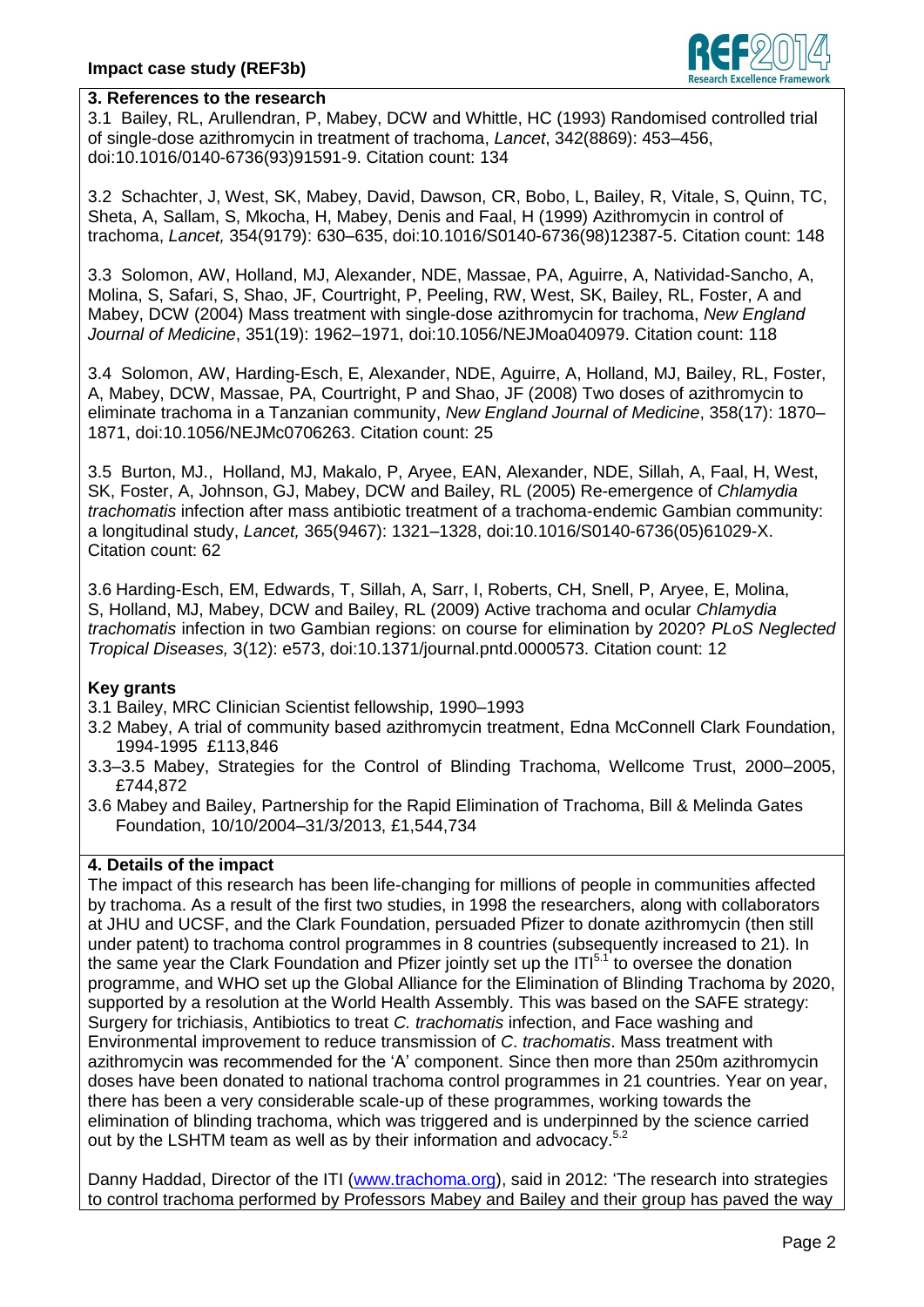

for an azithromycin donation programme that has improved the health of millions of poor people around the world.' It has also profoundly influenced the trachoma programmes of NGOs.<sup>5.3</sup>

Since 2008, Morocco, Ghana, Libya, Mexico, Iran, Oman, Algeria, Vietnam and The Gambia report that they have met WHO targets for trachoma elimination.<sup>5.4, 5.5, 5.6</sup> According to WHO estimates, the number of cases of active trachoma in the world has been reduced from 150m in 1995 to 40m in 2012, and the number of people blind from trachoma from 6m to  $1.2m^{5.7}$  – highly significant reductions in which the LSHTM team's research findings played a crucial part. In January 2012, at a meeting in London attended by Bill Gates and the CEOs of 13 major pharmaceutical companies, the UK Minister for International Development pledged £50m towards programmes for the elimination of blinding trachoma by 2020. £10.6m of this has been awarded to Sightsavers International and LSHTM to complete the world map of trachoma.<sup>5.8</sup>

Every year since 1998 WHO has hosted a meeting of partners in the Global Alliance for the Elimination of Trachoma. This meeting is attended by national trachoma control programme managers from all countries supported by ITI, and by the major NGOs involved in the control of trachoma. It is preceded by a one-day scientific meeting at which the results of research in the previous year are reported. The LSHTM team has presented at this meeting every year, helping to ensure that their research is translated into policy and practice, nationally and internationally, at the earliest possible opportunity. Anthony Solomon (now Senior Lecturer, LSHTM) is a member of the Trachoma Expert Committee of the ITI, which is chaired by Allen Foster (Professor of Tropical Ophthalmology, LSHTM).

At LSHTM's study site in The Gambia in 2009, no infections were found among 6,000 children sampled in four districts who had received mass treatment with azithromycin.<sup>3.6</sup> Researchers are now working with the award-winning Gambian National Eye Care programme (NECP)<sup>5.9</sup> to set up a national surveillance network, to ensure that trachoma is not reintroduced into the country. Ansumana Sillah, Director of the NECP, said in 2012: 'The research led by Drs Bailey and Mabey on trachoma showed for the first time that a single dose of azithromycin can cure trachoma, and can even eliminate trachoma if it is given to the whole community. This led the ITI to donate azithromycin for mass treatment of affected communities in the Gambia, Senegal and other countries in West Africa, and has enabled us to come close to eliminating active trachoma in The Gambia.'

Mass treatment with azithromycin may have had additional benefits. LSHTM researchers showed that it reduced the incidence of clinical malaria and other illnesses in Gambian children.<sup>3.6</sup> Studies in Ethiopia published in 2009 and 2011 showed that all-cause mortality was significantly lower in children aged 1–5 years in communities which received azithromycin.<sup>5.10</sup>

# **5. Sources to corroborate the impact**

5.1 Vice President, Clinical Research Head, Specialty Therapeutics, Pfizer Inc.

5.2 Solomon, AW, Zondervan, M, Buchan, J, Kuper, H, Mabey, DCW, Foster, A and Sinclair, J (2004) *Trachoma Initiative in Monitoring and Evaluation (TIME)*. London: LSHTM, CD ROM. DVD on our trachoma research programme in Tanzania made by Anthony Solomon with Rockhopper Productions as part of their 'Kill or Cure' series on neglected diseases.

5.3 Director of the Carter Center trachoma programme, Carter Center.

5.4 International Coalition for Trachoma Control (2011) *The End in Sight*: *2020 INSight, ICTC*, [http://www.cbm.org/article/downloads/75741/2020\\_INSight\\_\\_English\\_.pdf](http://www.cbm.org/article/downloads/75741/2020_INSight__English_.pdf) (accessed 10 September 2013).

5.5 Yayemain, D, King, JD, Debrah, O, Emerson, PM, Aboe, A, Ahorsu, F, Wanye, S, Ansah, MO, Gyapong, JO and Hagan, M (2009) Achieving trachoma control in Ghana after implementing the SAFE strategy, *Transactions of the Society of Tropical Medicine and Hygiene*, 103(10): 993–1000,